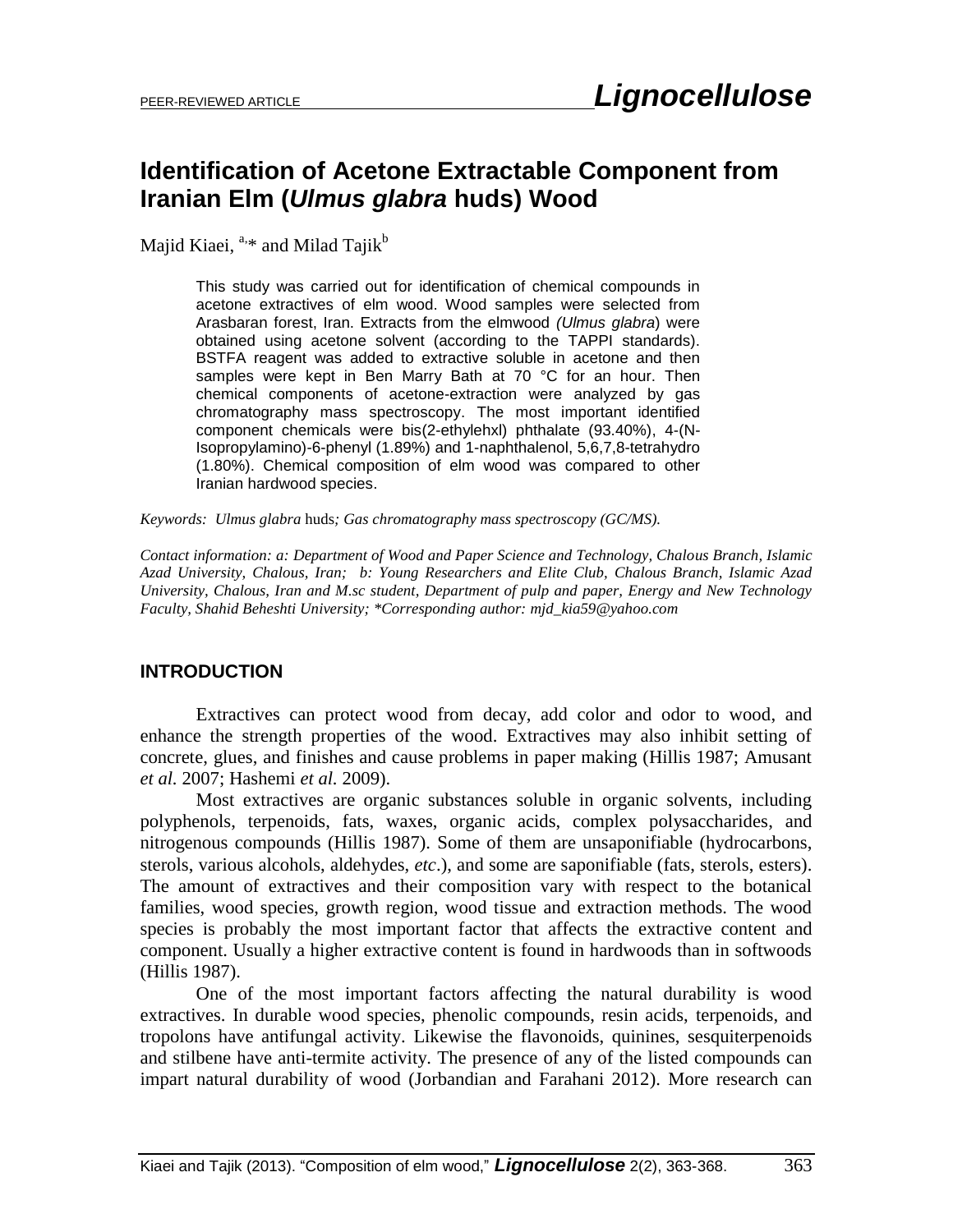help in the identification of natural and environmentally friendly compounds to act as effective preservatives and enhance the wood durability.

*Ulmus glabra* is one of the most important hardwood species of Iranian forests. It is distributed from the Gorgan region (in the northeast) to Arasbaran site (in the northwest). Due to development of Dutch elm disease in their habitats, countless numbers of this species have died, and its presence in the forest ecosystems is in danger of being eliminated. The mean of wood oven-dry density, basic density, and volumetric shrinkage of elm wood were determined 656, 575 Kg/m<sup>-3</sup> and 12.39 %, respectively. There also is positive relationship between wood density with swelling and shrinkage of elm wood in the Arasbaran forest in Iran (Kiaei and Samariha 2011).

There are no studies on different properties of elm wood (*Ulmus glabra* huds) in Iran. Therefore, the goal of this work was to determine the wood extractive chemical components by gas chromatography mass spectroscopy (GC-MS) for elm wood (*Ulmus glabra*).

### **EXPERIMENTAL**

#### **Materials**

Wood samples were naturally collected from elm trees (*Ulmus glabra*) from Arasbaran forest (Ardebil region), Iran. Three trees were randomly selected, and a disc was cut at breast height from each of them. The annual rainfall and annual average temperature (1976-2008) was 450 mm and 7 to 15 °C, respectively.

#### **Methods**

Wood samples for chemical analysis were converted to wood flour according to the TAPPI T 257. The extractive materials were extracted with the use of acetone solvent according to the TAPPI standard T 204-om-97. In order to identify components of each extract, about 1 mg of solid obtained from extraction was mixed with 30 mL of BSTFA [bis (trimethylsilyl) trifluoroacetamide] + 1% TMCS (trimethylchlorosilane) reagent and about 15 mL of pyridine inside a tube test. The samples were kept in a Ben Marry Bath at  $70^{\circ}$ C for an hour, and then they were analyzed by using GC-MS on an HP 6890 Gas Chromatograph (Agilent technology, USA), equipped with a split/split less injector and a 5973 Mass Selective Detector (MSD). The oven column was programmed as follows: Chromatography was performed on a HP-5MS capillary column (SGE, 30 m, 0.25 mm), using helium as the carrier gas with 1 mL/min speed and temperature program between 60 and 260 °C, with a temperature increase rate 6 °C/min. To identifying the compounds, a GC diagram, which shows abundance and retention time of each compound, and calculation of quartz index and Adams table were used,

$$
I = \frac{100n + 100 (t_{rx} - t_{rn})}{t_{rn+1} - t_{rn}}
$$
\n(1)

where *I* is the quartz index, *n* is the carbon number of normal Alcan,  $t_{m+1}$  is the retention time of the unknown compound, and *t*rn is the retention time of normal Alcan.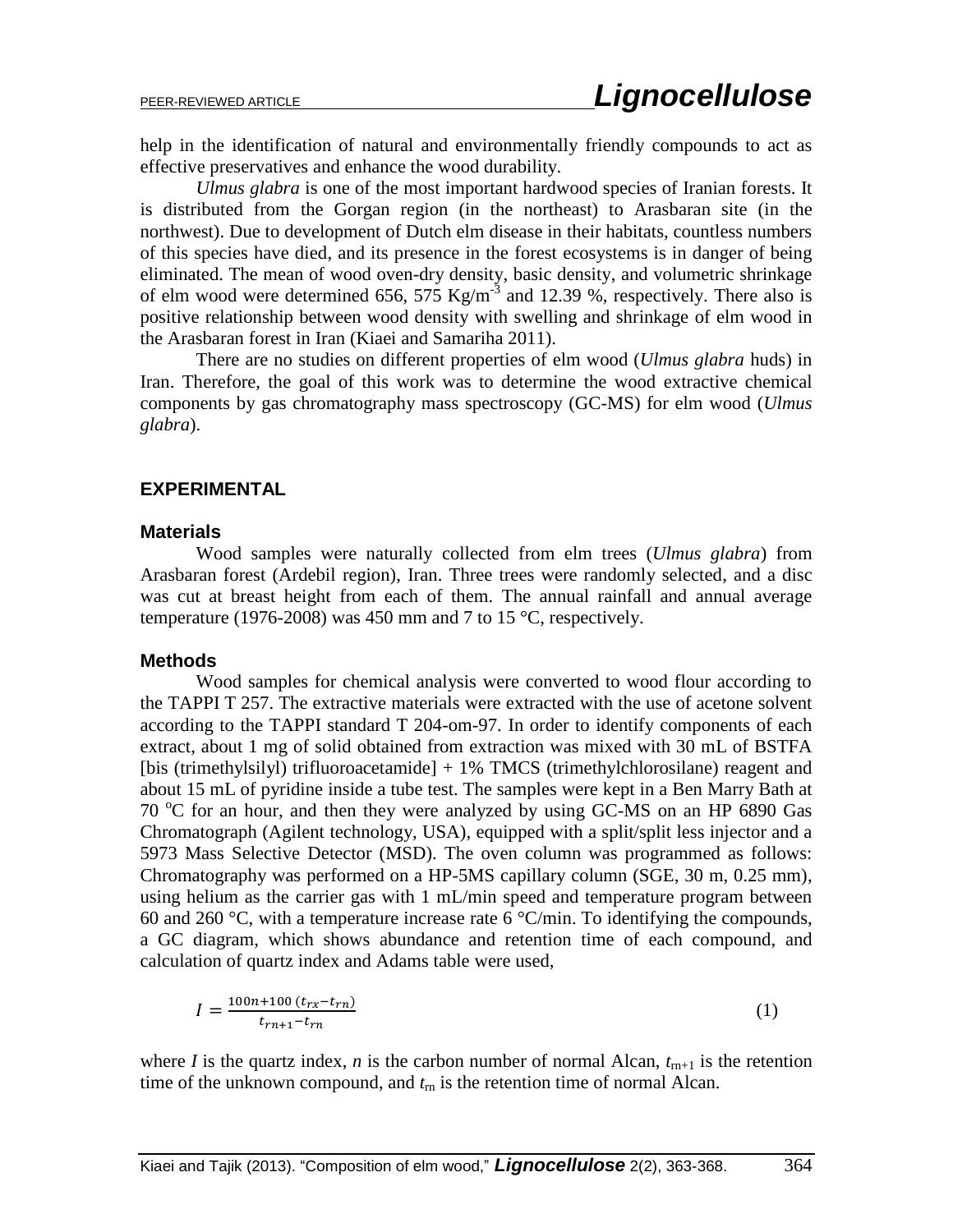Finally, the acetone extractable component from Iranian elm wood was compared to other Iranian hardwood species such as walnut wood (Hashemi *et al.* 2009), black locust (Hashemi *et al.* 2011), and *Morus alba* wood (Sadeghifar *et al.* 2011). Elm wood and all of the other mentioned species belong to ring porous species in the vessel classification.

## **RESULTS AND DISCUSSION**

Table 1 and Fig. 1 represent the chemical composition of the acetone extracts of elm wood. The average of acetone extractive was 1.2% for elm wood. As can be seen from these tables, 17 chemical compounds were characterized with different percentage in elm wood. The major compounds are as follows: bis (2-ethylehxl) phthalate (93.40%), 4-(N-isopropylamino)-6-phenyl (1.89%), 1-naphthalenol, 5,6,7,8-tetrahydro (1.80%), 5 isopropyl-2-(phenyl) pyrimidin (0.60%), and tetradecanal (0.59%).



**Fig. 1.** Elm wood extractives GC-MS chromatogram

This result showed that extracts with solvent acetone contain high amounts of Bis (2-ethylehxl) phthalate (93.40%). This compound (Fig. 2) is an [organic compound](http://en.wikipedia.org/wiki/Organic_compound) with the [formula](http://en.wikipedia.org/wiki/Chemical_formula)  $C_6H_4$  ( $C_8H_{17}COO$ )<sub>2</sub>.



**Fig. 2**. [Formula](http://en.wikipedia.org/wiki/Chemical_formula) of Bis (2-ethylehxl) phthalate.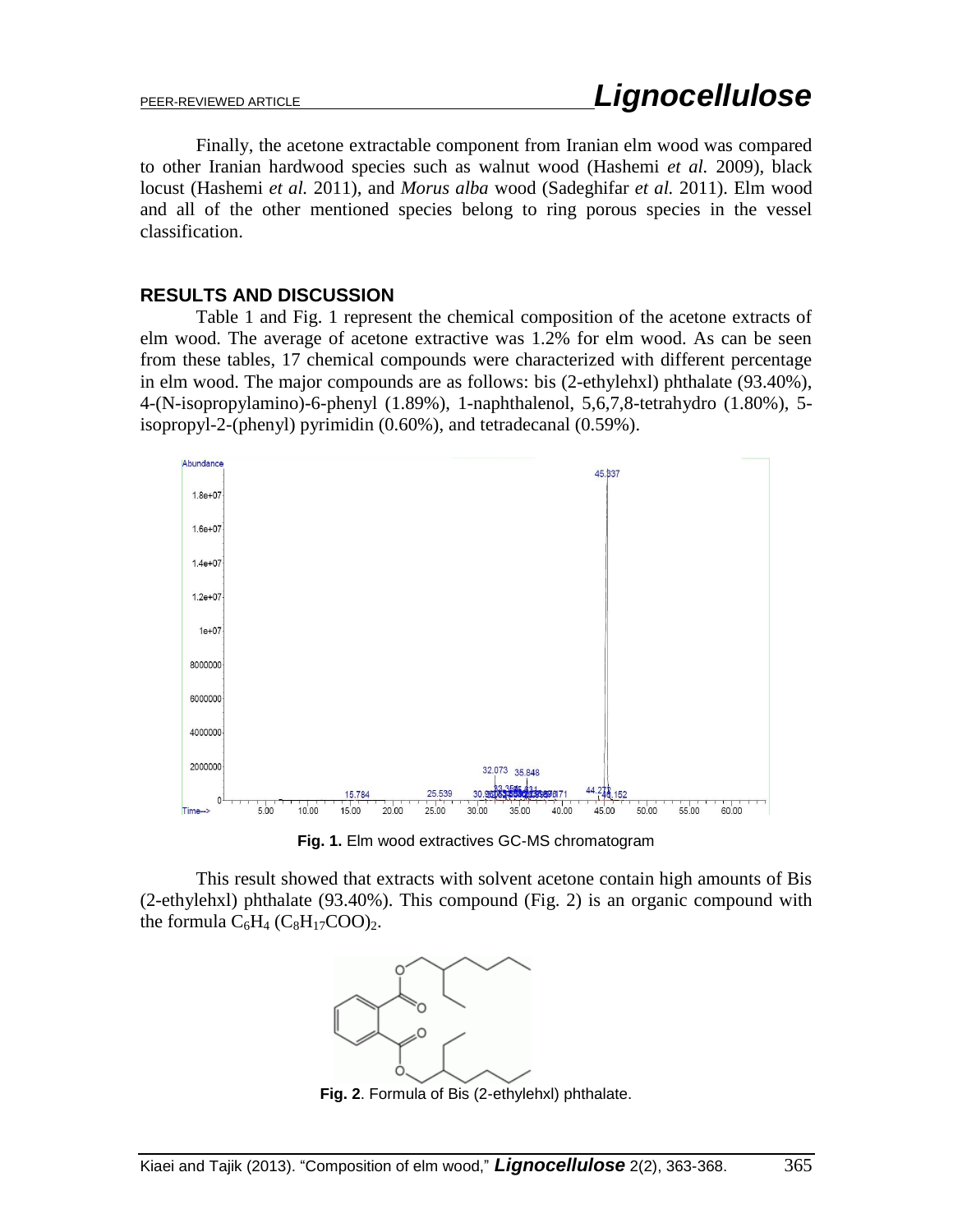This compound is the most common of the class of [phthalate](http://en.wikipedia.org/wiki/Phthalate) plasticizers (Fig. 2). The major use of bis (2-ethylehxl) phthalate is in the production of PVC and vinyl chloride resins, where it is added to plastics to make them flexible (Gillum *et al.* 2009).

**Table 1.** Elm wood extractive in acetone solvent (Rt: retention time, KI: quartz index)

| Rt     | Compounds                                    | Total | KI   |
|--------|----------------------------------------------|-------|------|
| 15.785 | Dihydro carvone                              | 0.05  | 1201 |
| 25.54  | Phenol, 2,4-bis (1,1-dimethylethyl)          | 0.12  | 1424 |
| 30.96  | 7-propylfuro [3, 2-b] pyridine               | 0.14  | 1552 |
| 32.07  | 1-naphthalenol, 5, 6,7,8-tetrahydro          | 1.80  | 1582 |
| 32.52  | 5,9-undecadien-1-OL, 2,6,10-trimethyl        | 0.02  | 1591 |
| 32.354 | Tetradecane                                  | 0.59  | 1613 |
| 33.81  | Pentanoic acid, 3, 7-dimethyl-6-octenylester | 0.22  | 1621 |
| 34.389 | 8-methoxy-1-acetonaphthone                   | 0.27  | 1640 |
| 35.120 | Hexadecanoic acid                            | 0.13  | 1663 |
| 35.63  | 5-Isopropyl-2-(phenyl) pyrimidin             | 0.60  | 1672 |
| 35.851 | 4-(N-Isopropylamino)-6-phenyl                | 1.89  | 1679 |
| 36.136 | 1,3,5-Triazine -2,4-diamine                  | 0.14  | 1684 |
| 36.893 | 1-hydroxyspiro                               | 0.04  | 1704 |
| 44.273 | 1,2-Benzendicarboxylic acid                  | 0.44  | 1911 |
| 39.169 | Quinindoline                                 | 0.14  | 1767 |
| 45.334 | Bis(2-ethylhexyl) phthalate                  | 93.40 | 1942 |
| 46.149 | Phtalic acid, 2-hexylester                   | 0.01  | 1966 |
|        |                                              |       |      |

These components of elmwood were compared with extractive component of other species such as walnut wood (Hashemi *et al.* 2009), black locust (Hashemi *et al.*

2011), and *Morus alba* wood (Sadeghifar *et al.* 2011). Although these wood species are ring porous species, there are no shared components between the studied species and walnut wood. A shared component that was found between *Ulmus glabra* and black locust wood (Fig. 3), is called hexadecanoic acid. The content of this compound in black locust (0.31%) is higher than elmwood (0.13%). In addition, tetradecane is a shared compound between studied wood species and *Morus alba* wood (Fig. 4). This compound in *Morus alba* (2.31%) is higher compared than in the studied species (0.59%). The most abundant extractives compositions were (23 S)-ethylcholest-5-en-3, beta-o1 (18.33%), ndecane (50.78%) and gallic acid (44.57%) in black locust, *Morus alba* and walnut wood, respectively (Hashemi *et al.* 2009; Hashemi *et al.* 2011; Sadeghifar *et al.* 2011). The type of solvent, extraction method, site variation, and wood species are important reasons in chemical composition differences among hardwood species.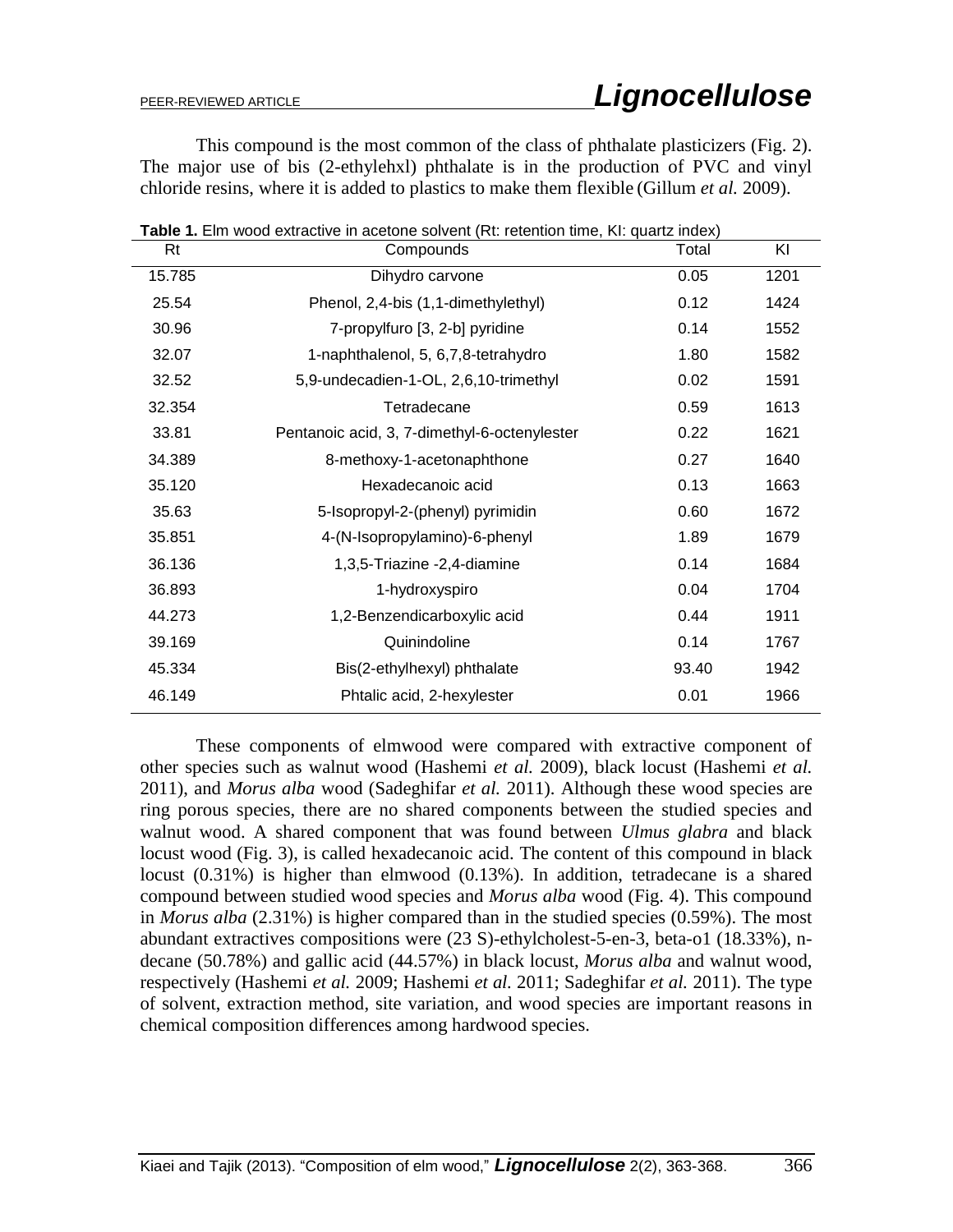

**Fig. 3.** The value of Hexadocanoic in elm wood and black locuts wood.



**Fig. 4.** The value of Tetradecane in elm wood and *Morus alba* wood.

## **CONCLUSIONS**

The chemical components of acetone extractive were identified for elm wood by gas chromatography mass spectroscopy (GC-MS). Five chemical components were found: bis(2-ethylehxl) phthalate (93.40%), 4-(N-isopropylamino)-6-phenyl (1.89%), 1 naphthalenol, 5,6,7,8-tetrahydro (1.80%), 5-isopropyl-2-(phenyl) pyrimidin (0.60%), and tetradecanal (0.59%) were 98.28% of total extractive components. These components play an important role in wood natural durability.